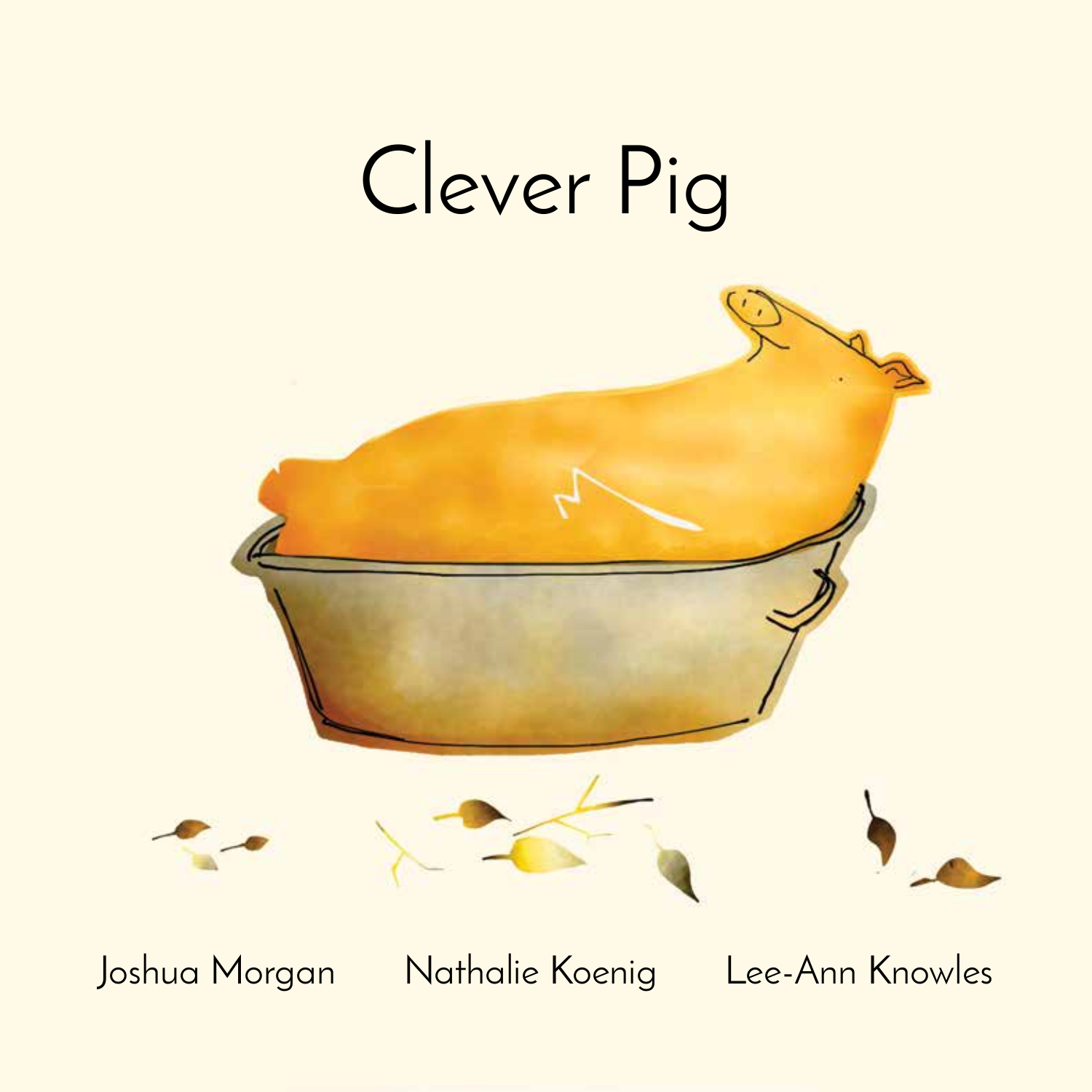## Clever Pig

#### This book belongs to

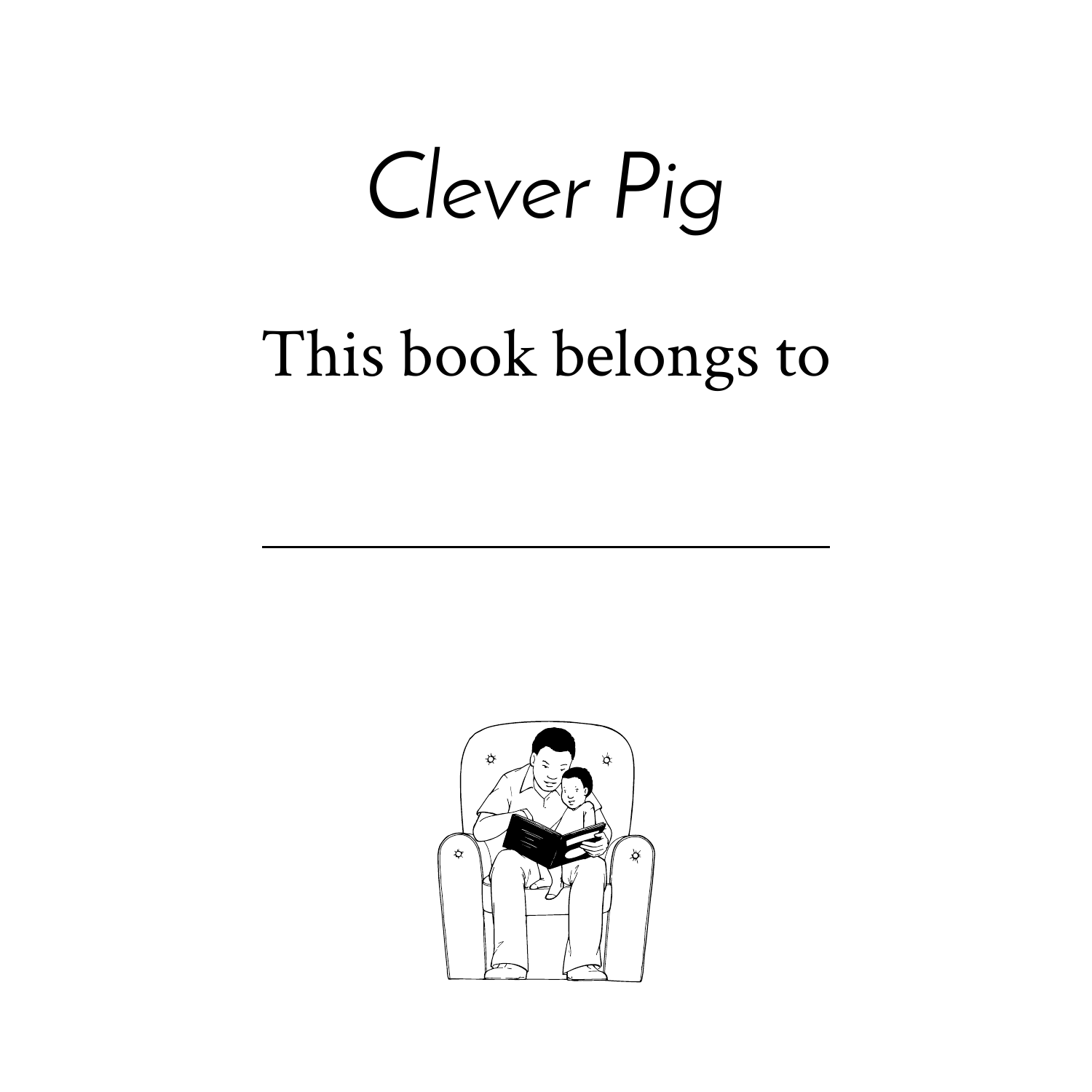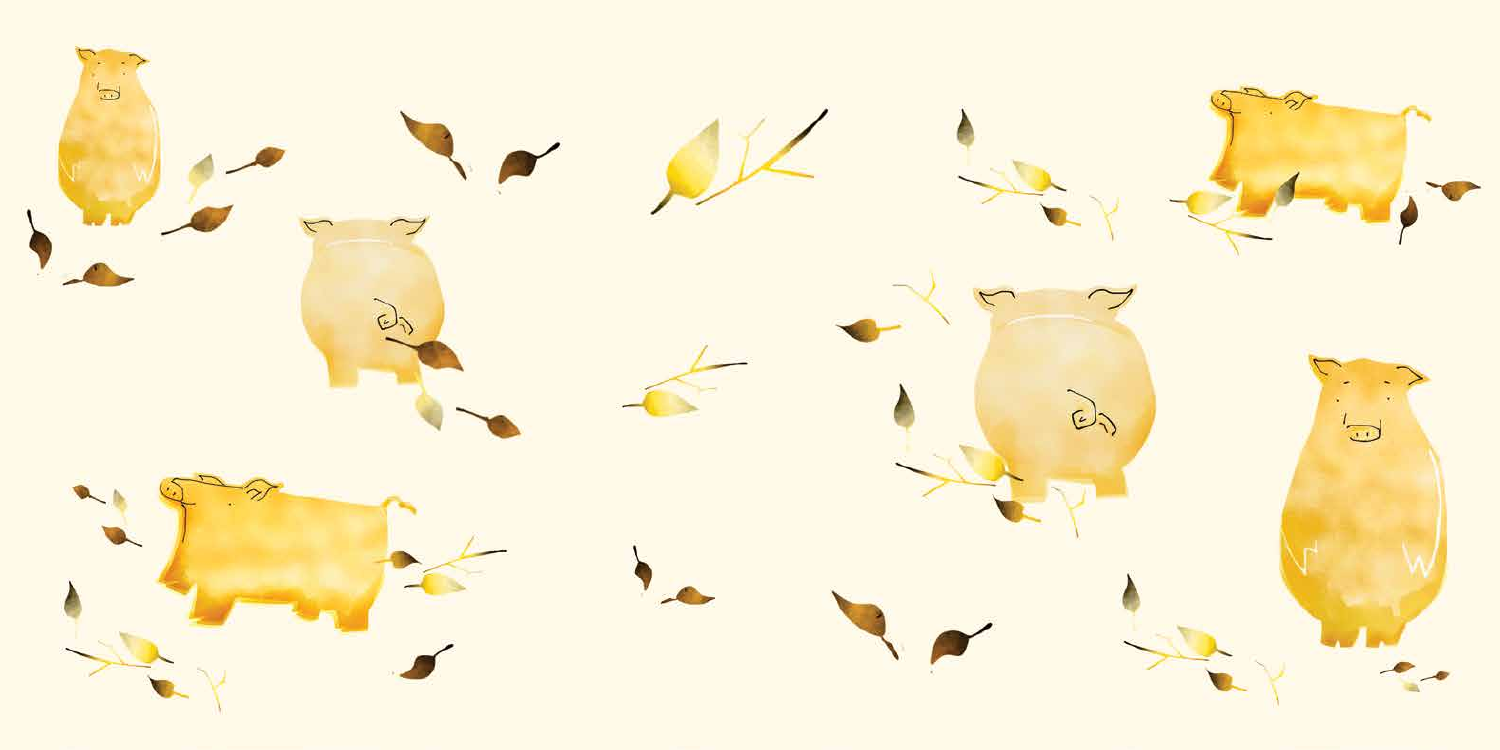*Clever Pig* Illustrated by Joshua Morgan Written by Nathalie Koenig Designed by Lee-Ann Knowles Edited by Carol Kagezi with the help of the Book Dash participants in Grahamstown on 12 November 2016.

ISBN: 978-1-928377-25-2

This work is licensed under a Creative Commons Attribution 4.0 Licence (http://creativecommons.org/ licenses/by/4.0/). You are free to share (copy and redistribute the material in any medium or format) and adapt (remix, transform, and build upon the material) this work for any purpose, even commercially. The licensor cannot revoke these freedoms as long as you follow the following license terms:

Attribution: You must give appropriate credit, provide a link to the license, and indicate if changes were made. You may do so in any reasonable manner, but not in any way that suggests the licensor endorses you or your use.

No additional restrictions: You may not apply legal terms or technological measures that legally restrict others from doing anything the license permits.

Notices: You do not have to comply with the license for elements of the material in the public domain or where your use is permitted by an applicable exception or limitation.

No warranties are given. The license may not give you all of the permissions necessary for your intended use. For example, other rights such as publicity, privacy, or moral rights may limit how you use the material.



*Every child should own a hundred books by the age of five. To that end, Book Dash gathers creative professionals who volunteer to create new, African storybooks that anyone can freely translate and distribute. To find out more, and to download beautiful, print-ready books, visit [bookdash.org.](http://bookdash.org)*

> Clever Pig

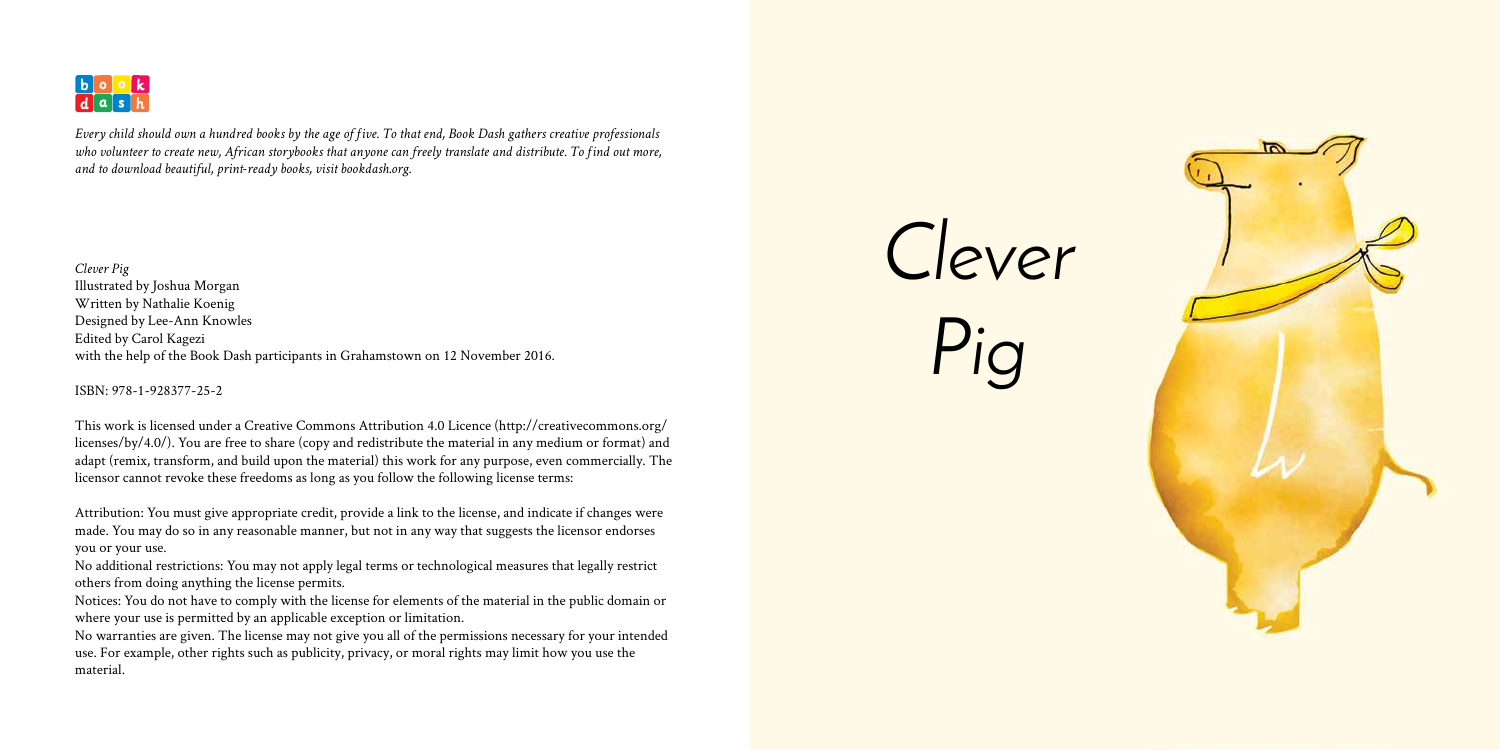

Come Pig! Let's play.



Can you find the carrot?

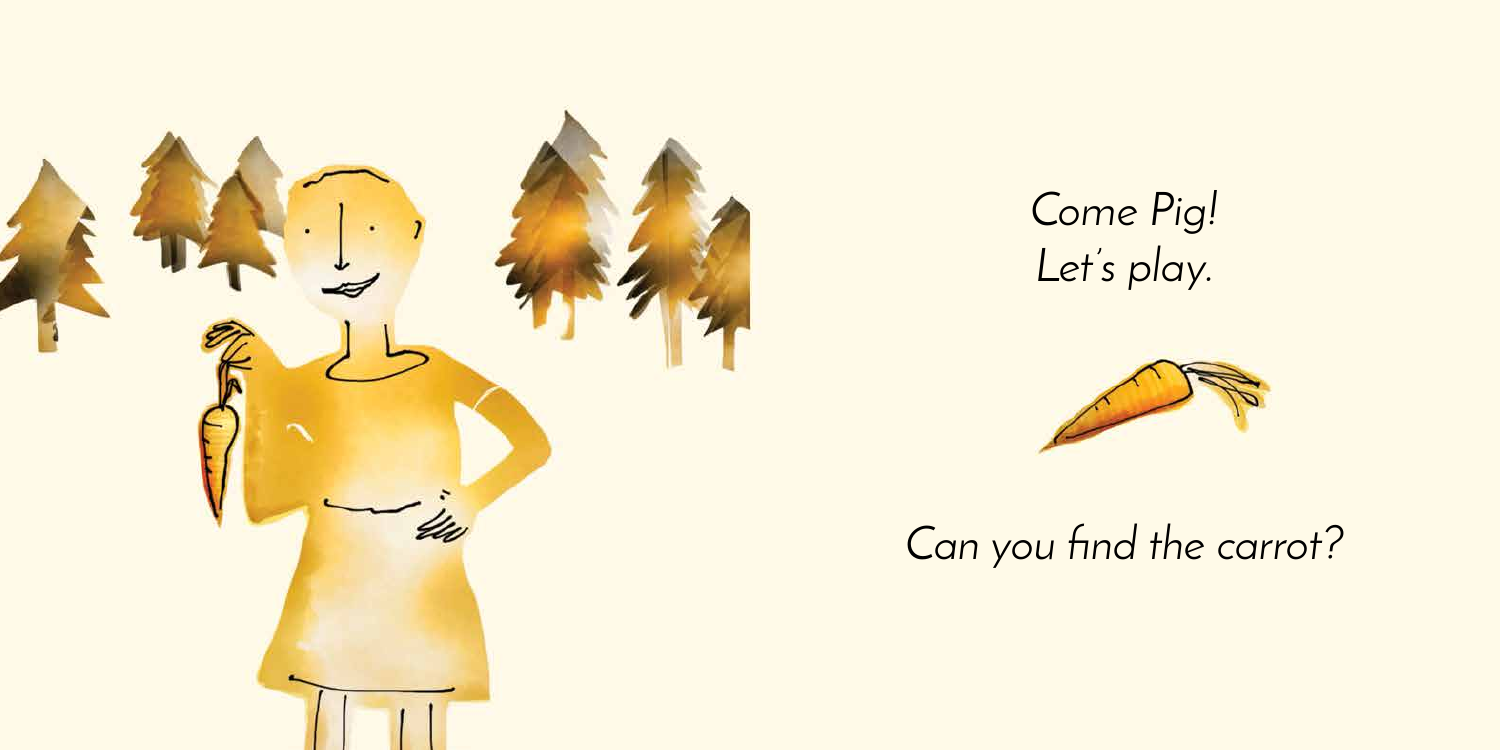#### No, it's not under there.





No, it's not inside.

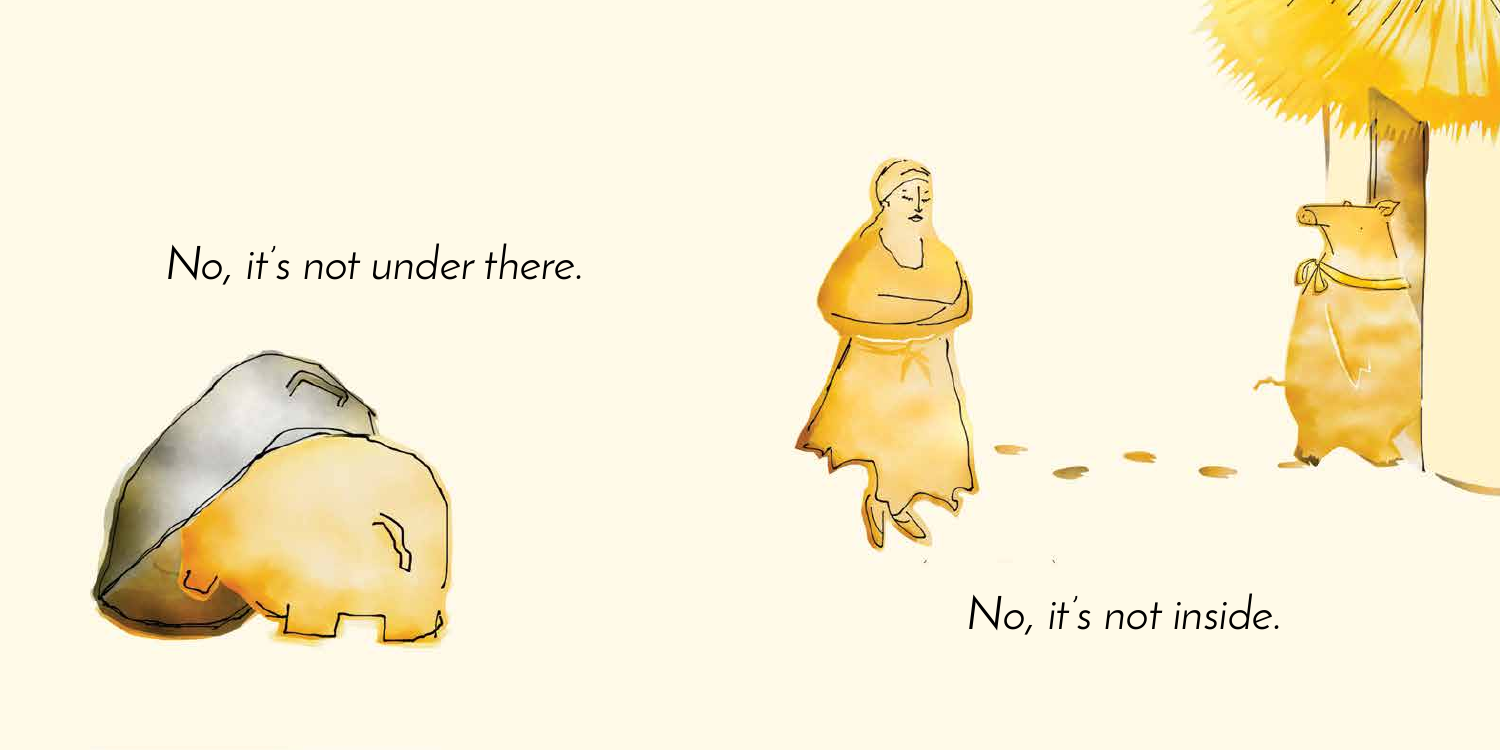

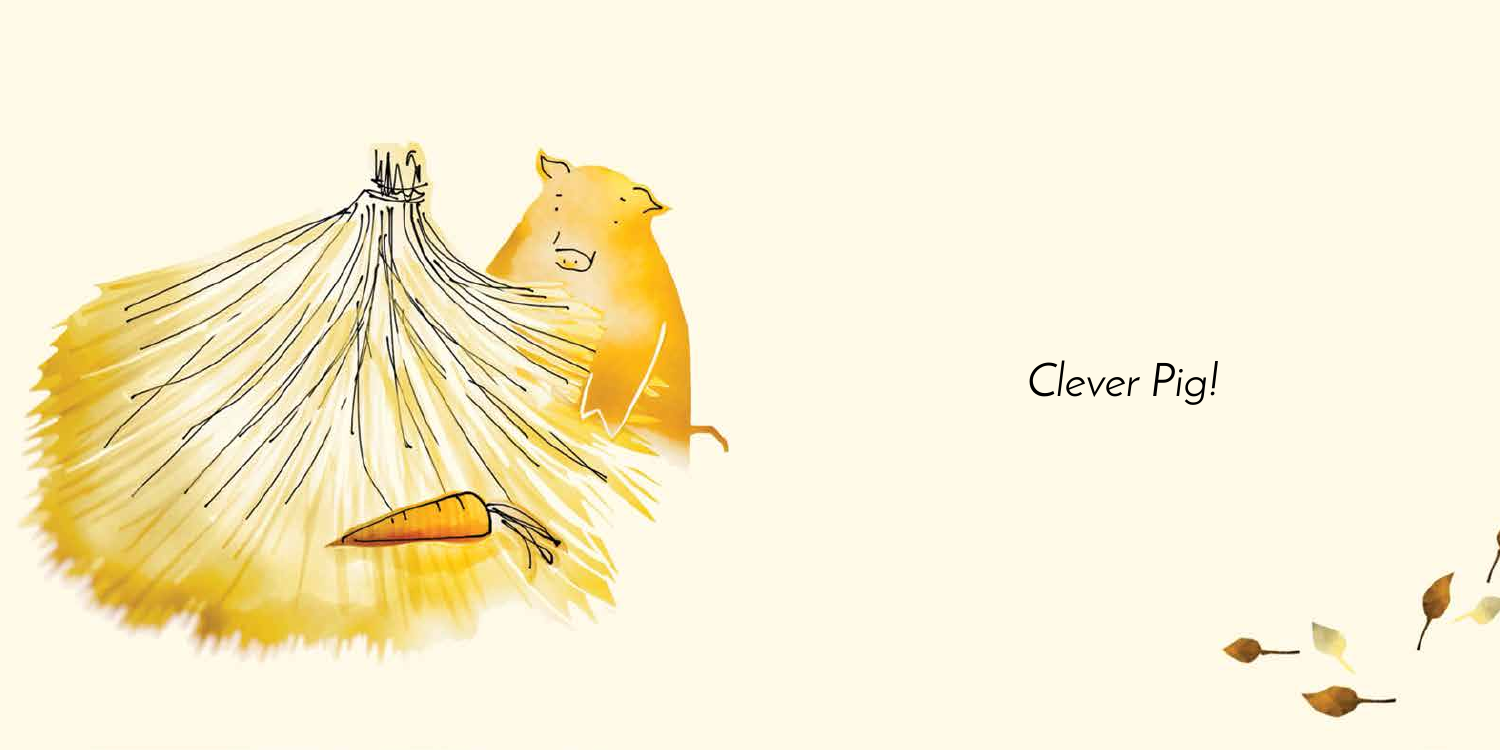#### Wake up, Pig! Come out and play.

#### Where is she?

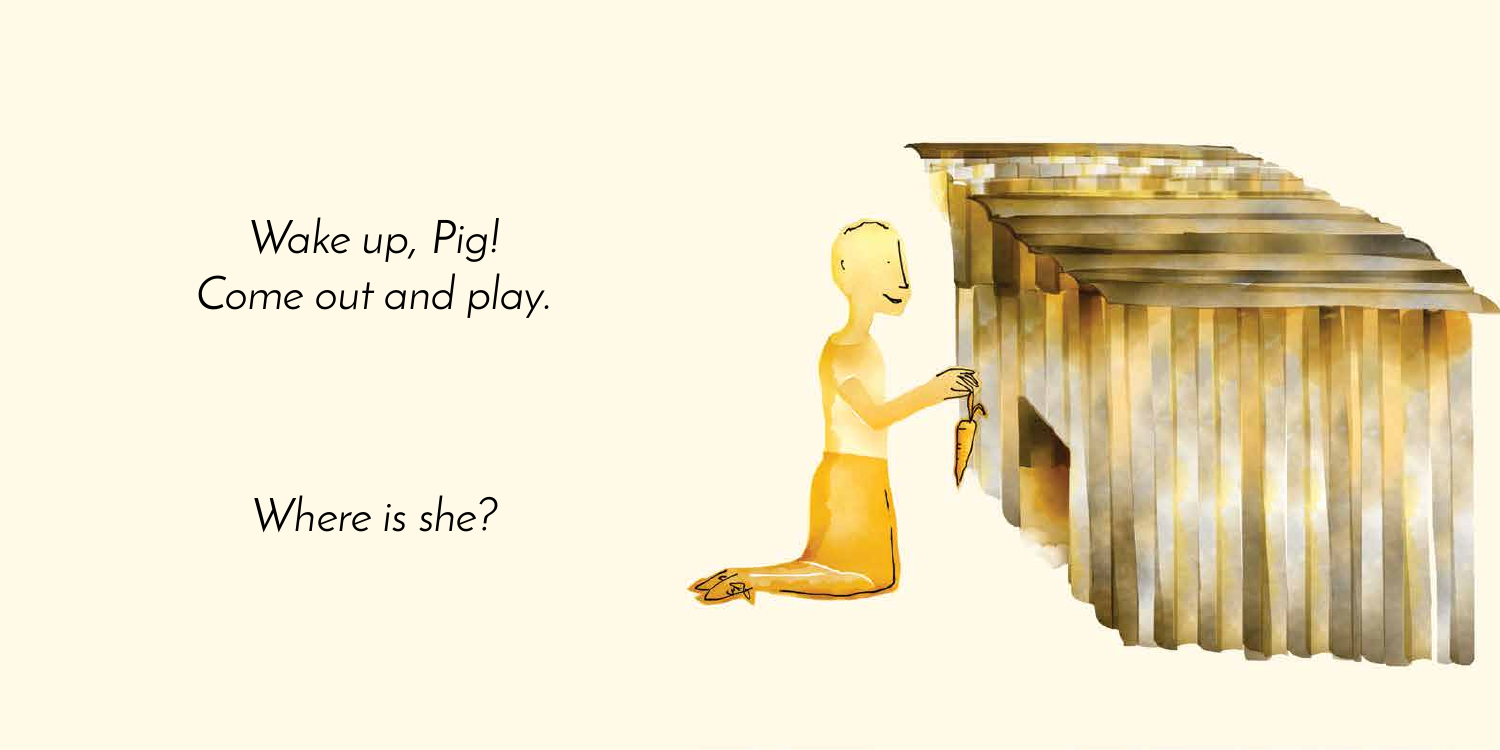







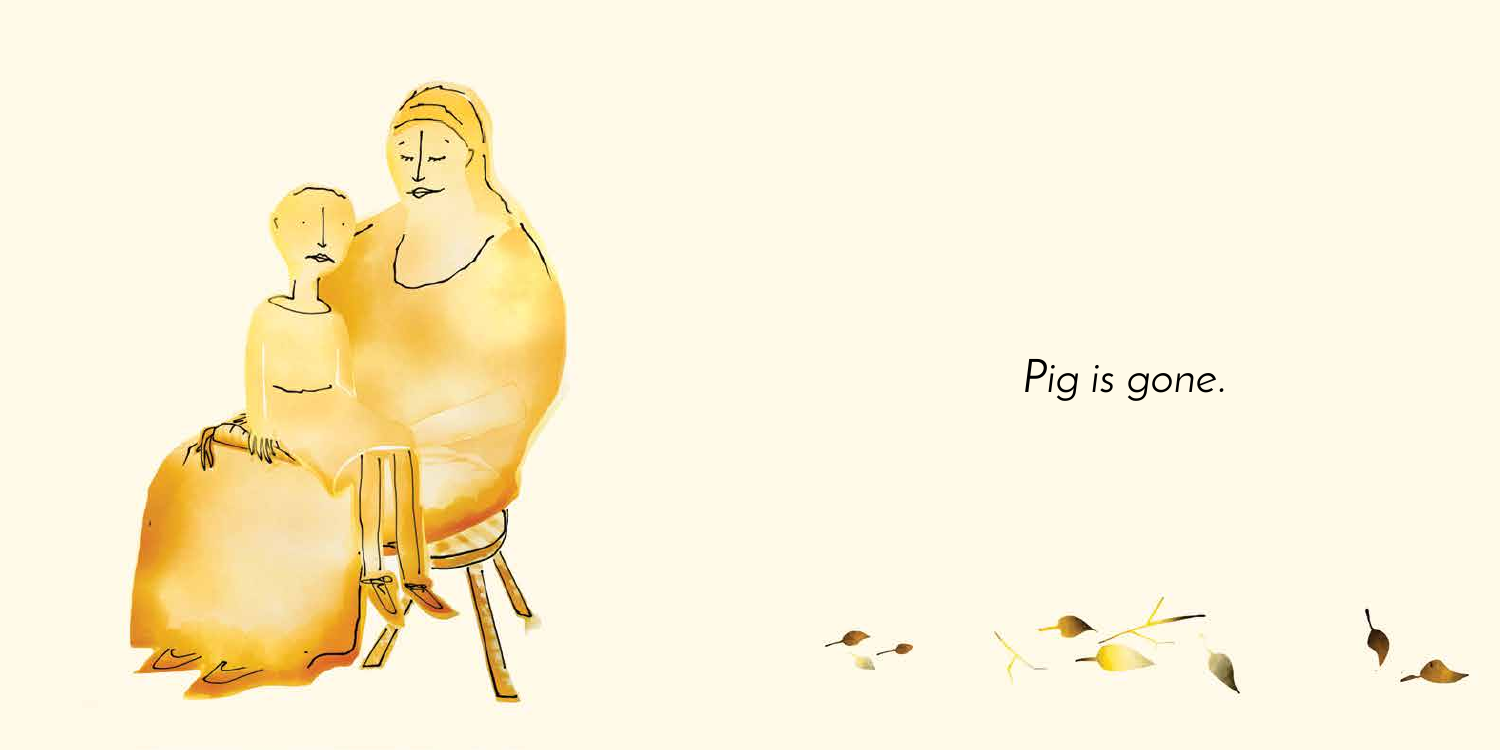

## The sun came up. And the sun went down. But, no Pig.

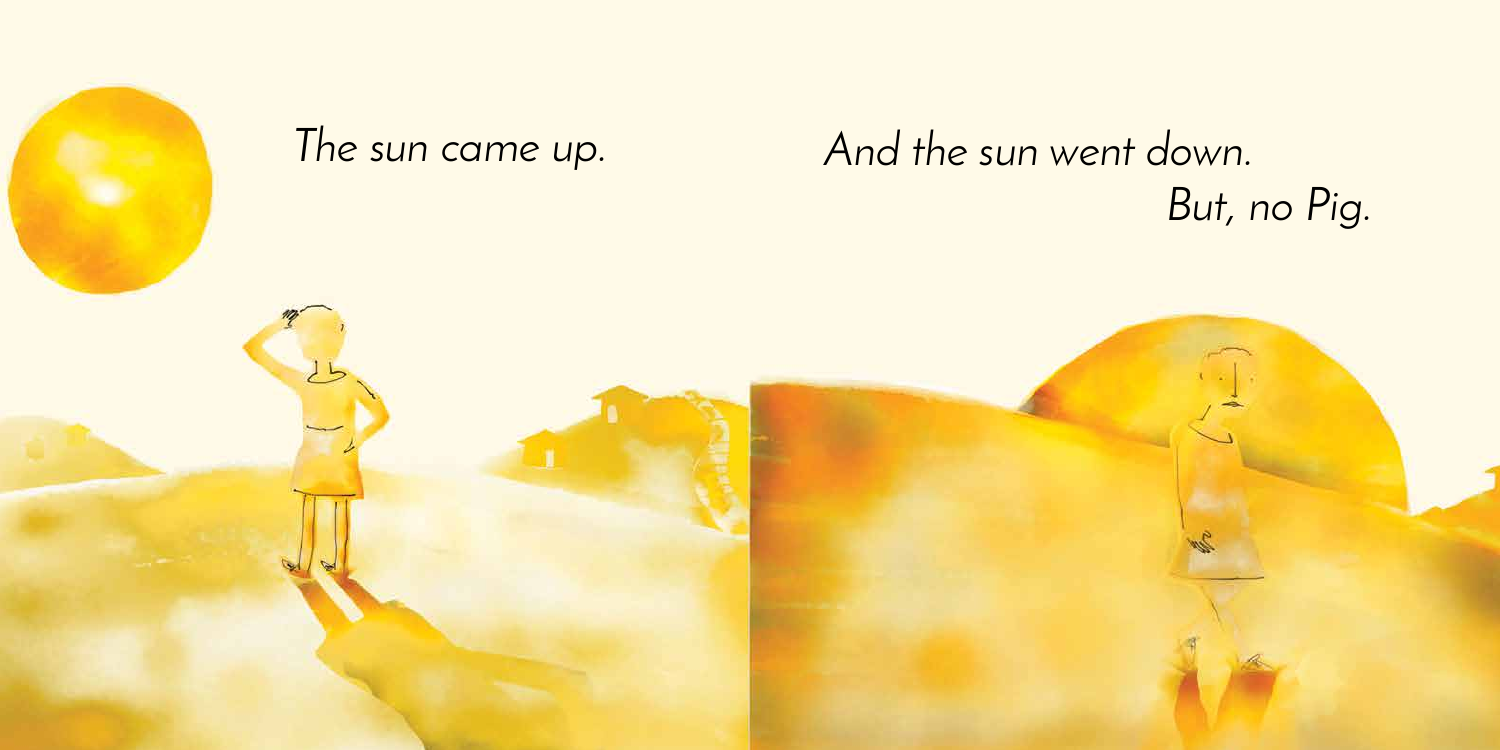

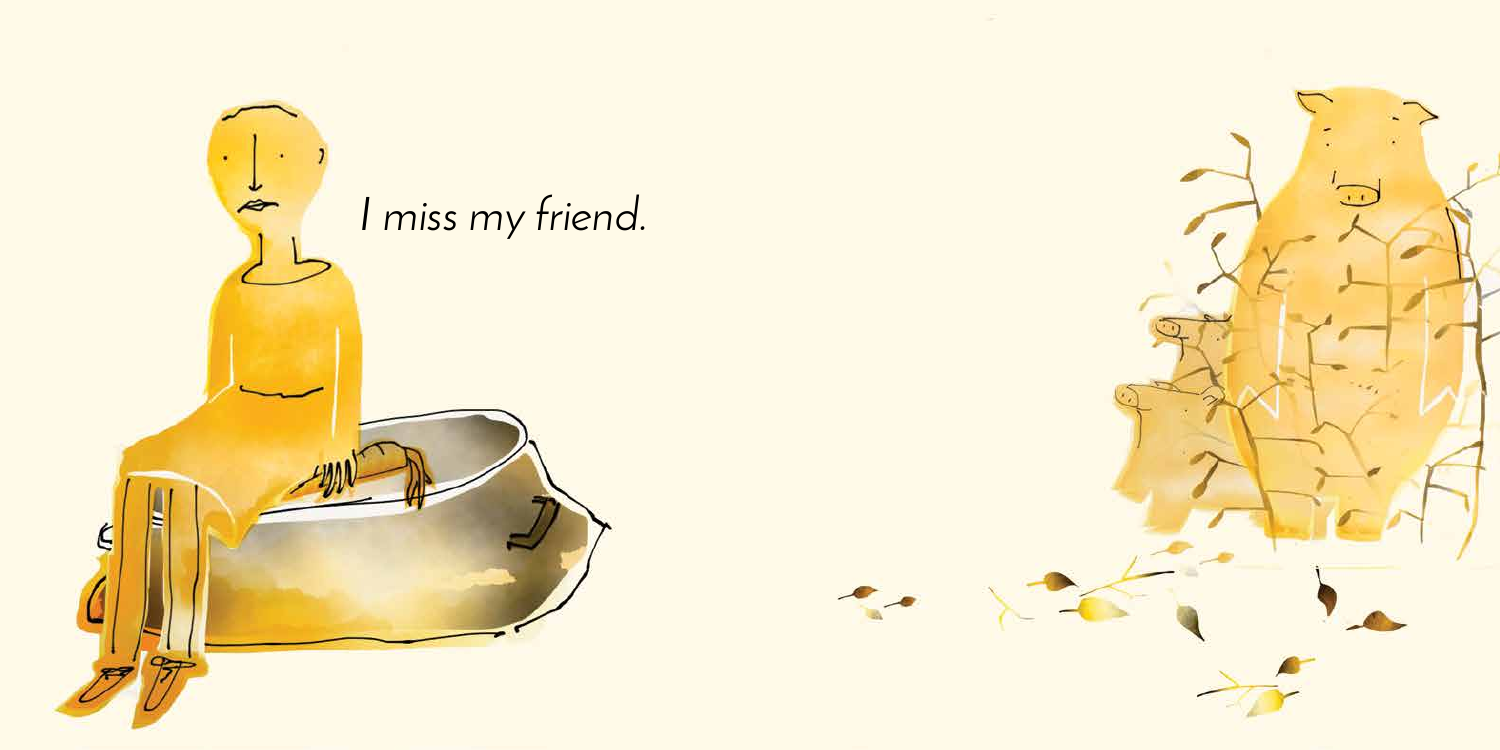

### My Pig! Clever Pig.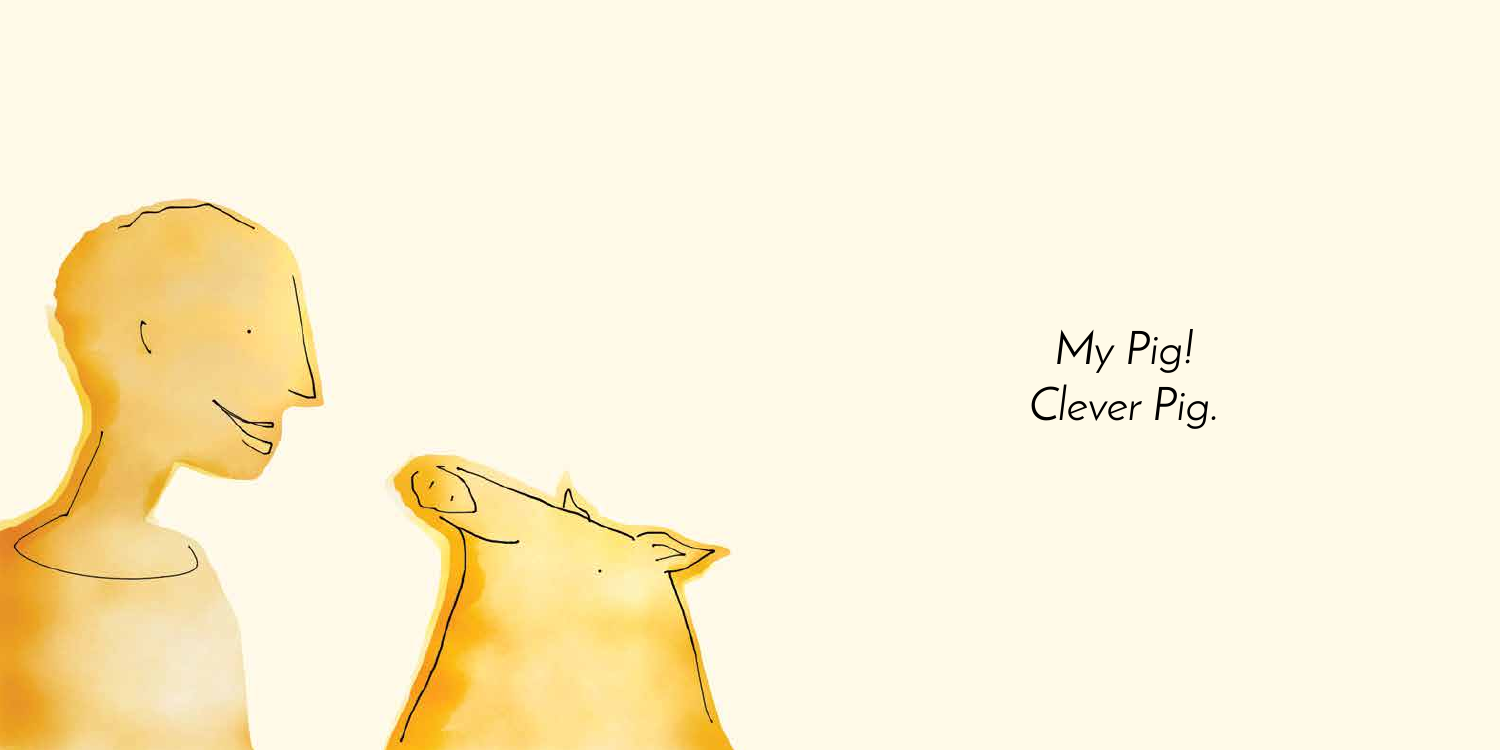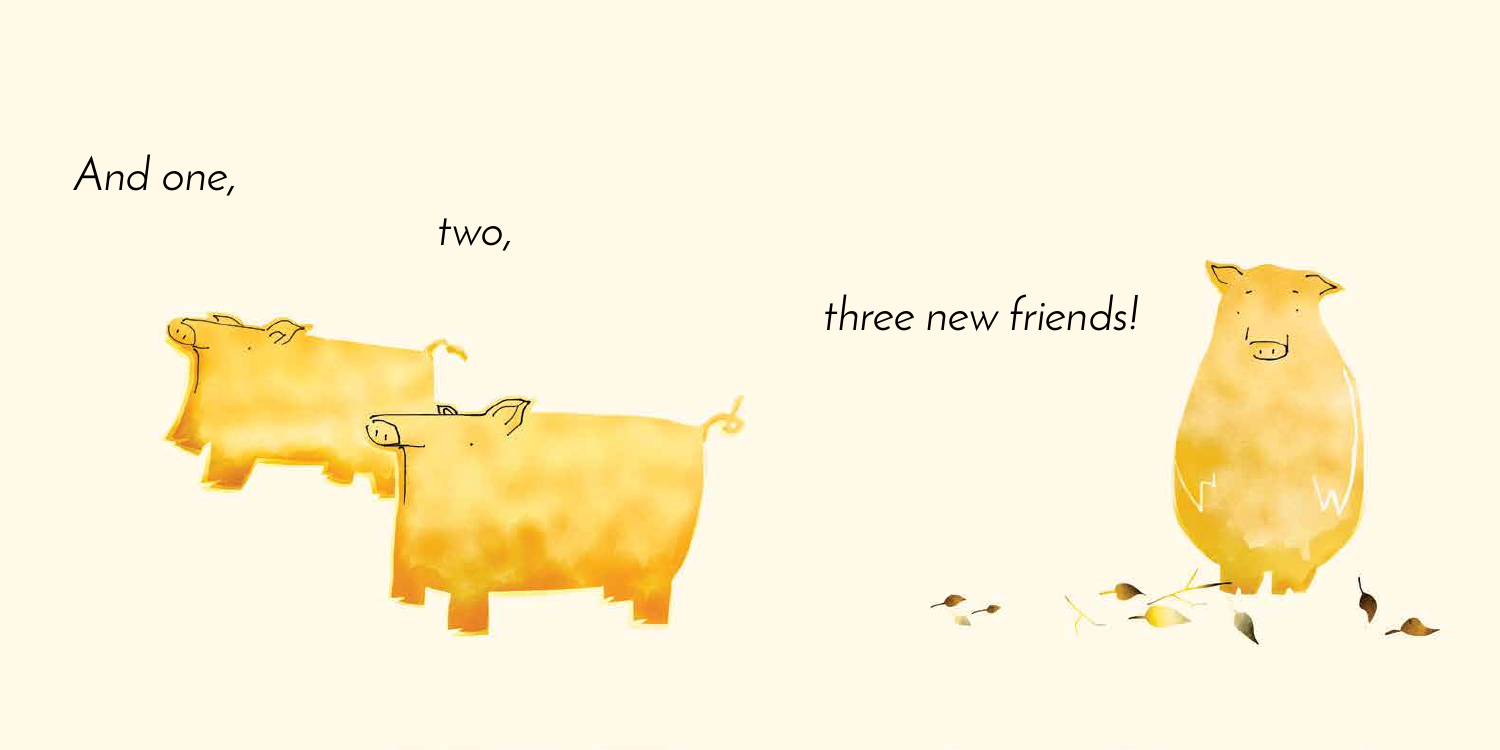

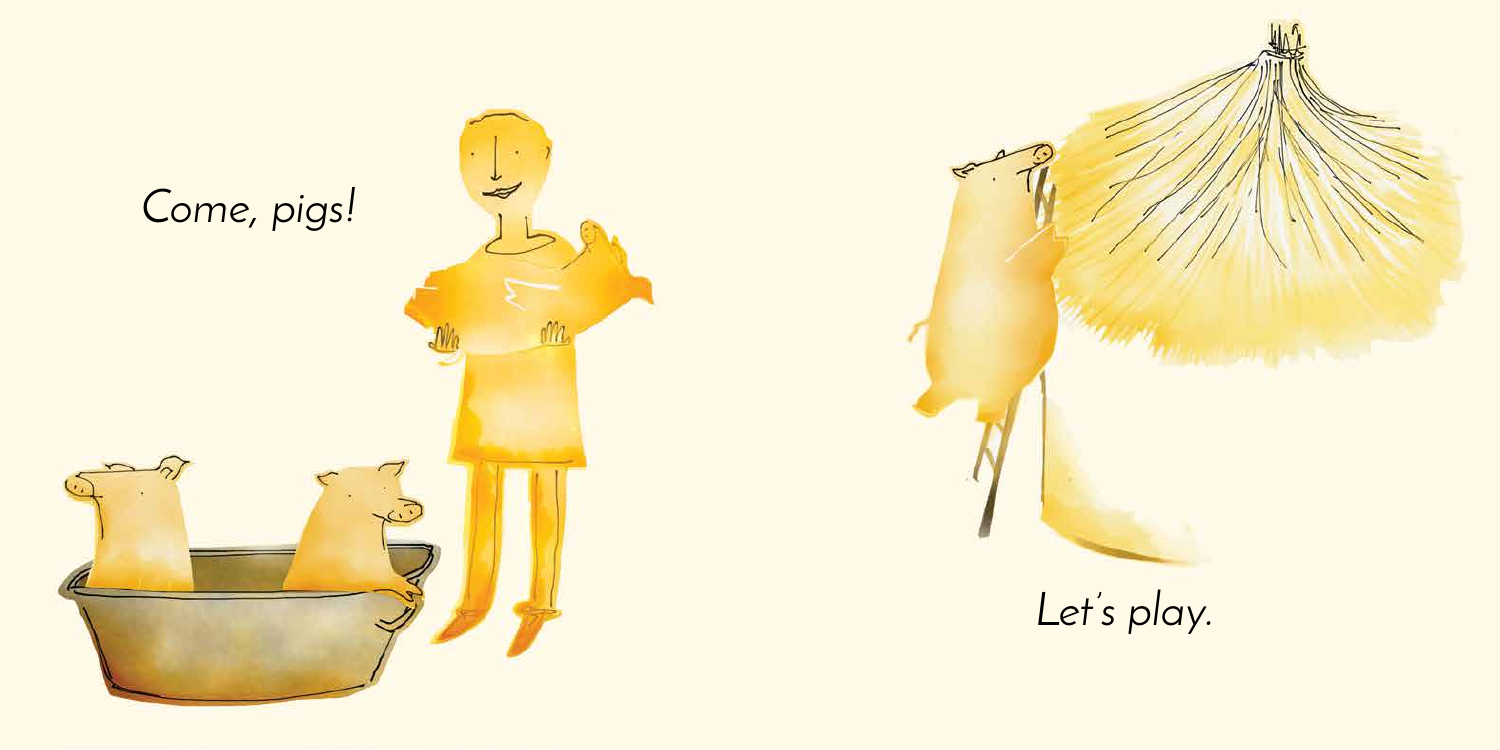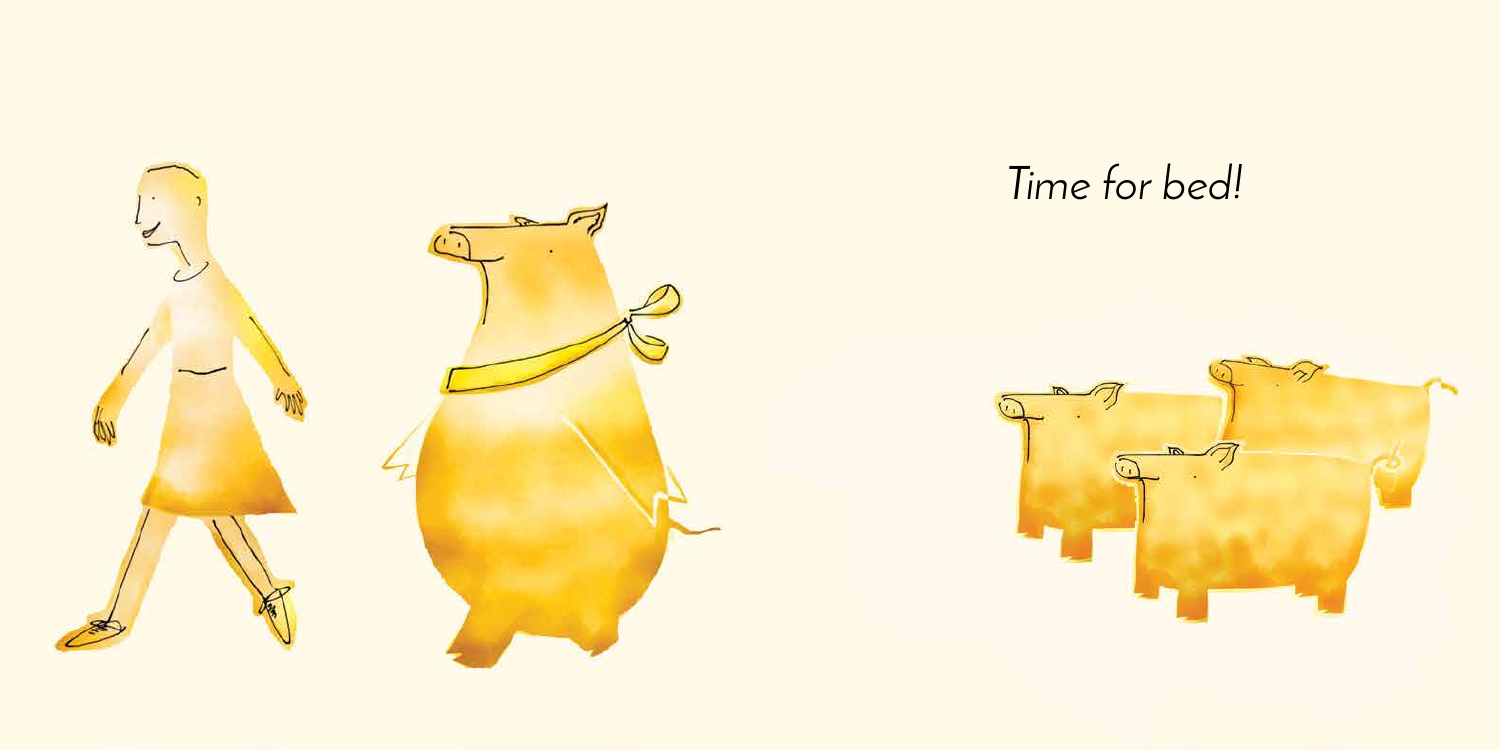# Goodnight, pigs.

 $\mathcal{L}$ 

外

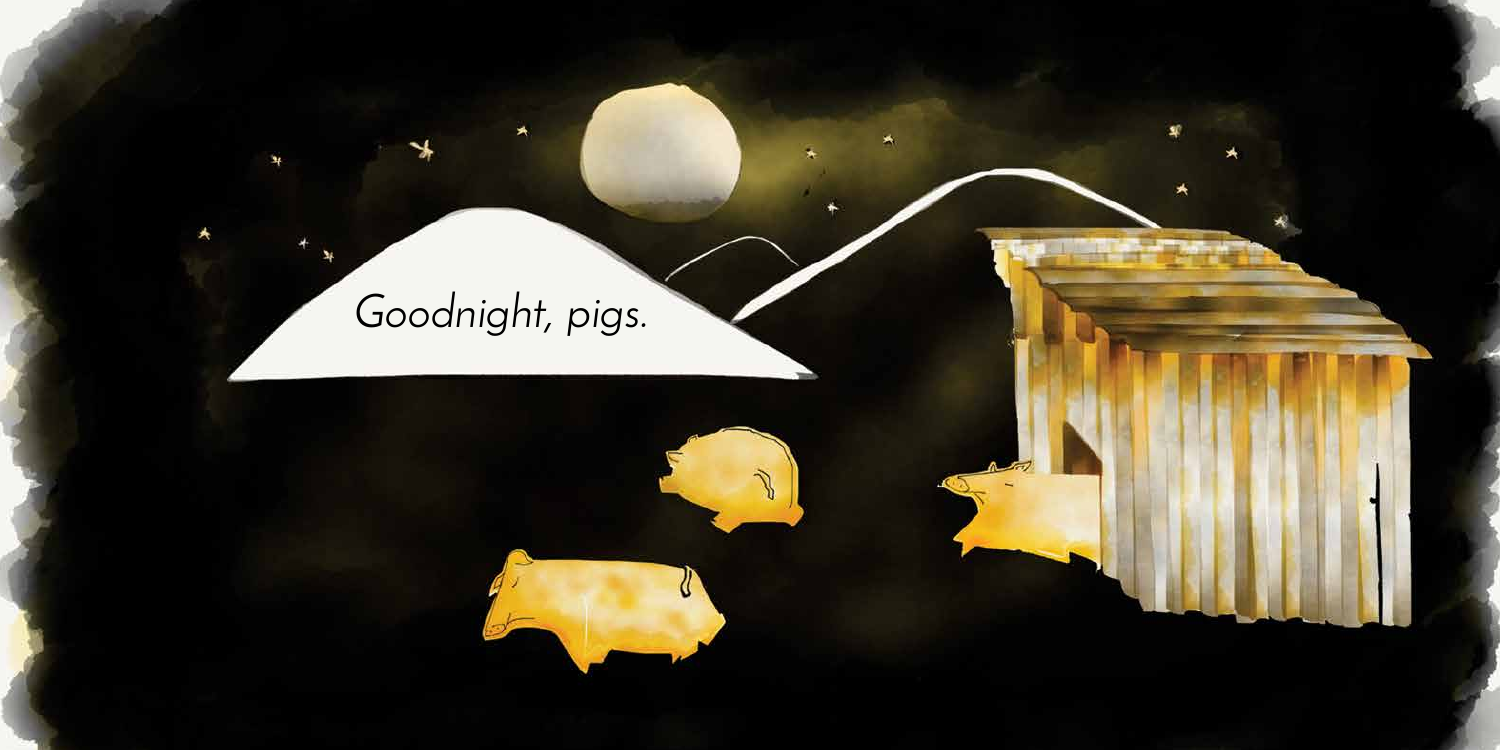